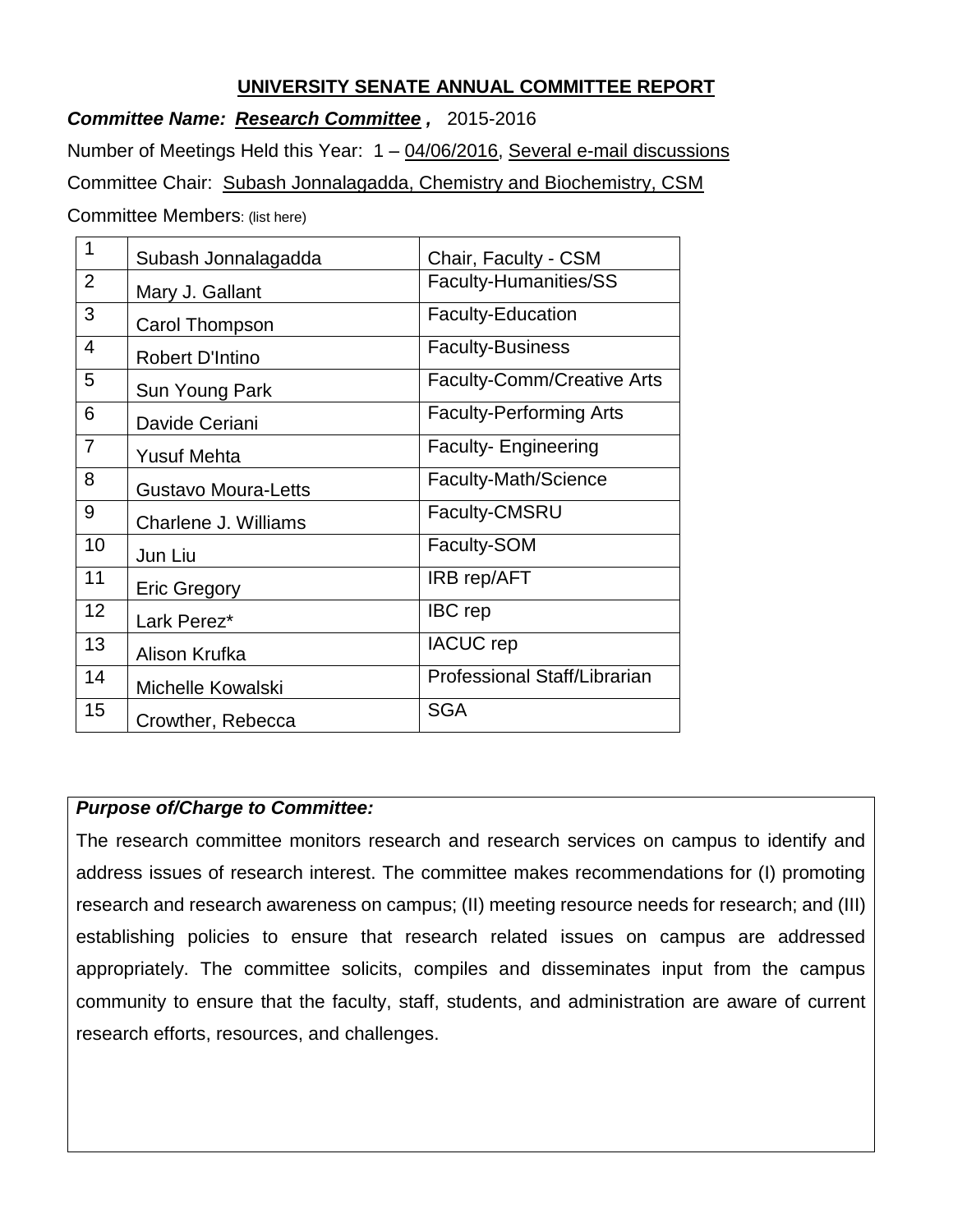## *Summary of Activities this Year:*

Research committee members worked together and consulted with members from the Colleges,

professional staff, students, and the Office of Research throughout the academic year. The committee participated in the following activities:

- 1. **Basic Research Support** Issues were discussed with Office of Research personnel: Dr. Shreekanth Mandayam, Vice President for Research and Stephen Robishaw.
- 2. Provided feedback on the **RU Seed Funding** proposal guidelines for 2016 with particular emphasis on deliverables of the proposals.
- 3. Provided feedback on the RU Seed Funding review guidelines with regard to the peer review process.
- 4. Reviewed **RU Seed Funding** application materials. Performed the RU Seed Funding review process and provided reviews and feedback to the Office of Research. Awards will be announced in May 2016.

# **UNIVERSITY SENATE ANNUAL COMMITTEE SUGGESTIONS & RECOMMENDATIONS**

2015-16

# **Name of Committee:** Research Committee

SUGGESTIONS:

1. Continue discussion on basic research support issues with all the relevant stakeholders including faculty at Rowan Glassboro, SOM, and CMSRU campuses.

2. The committee should facilitate and encourage efforts to foster new inter-disciplinary and crossdisciplinary collaborations so as to advance Rowan University's mission as a 'research university'.

3. Discuss ways to engage and enhance undergraduate/graduate student research opportunities on all the campuses.

4. Work collaboratively with Technological Resources Committee and discuss efforts to improve research support especially in terms of technology and computing.